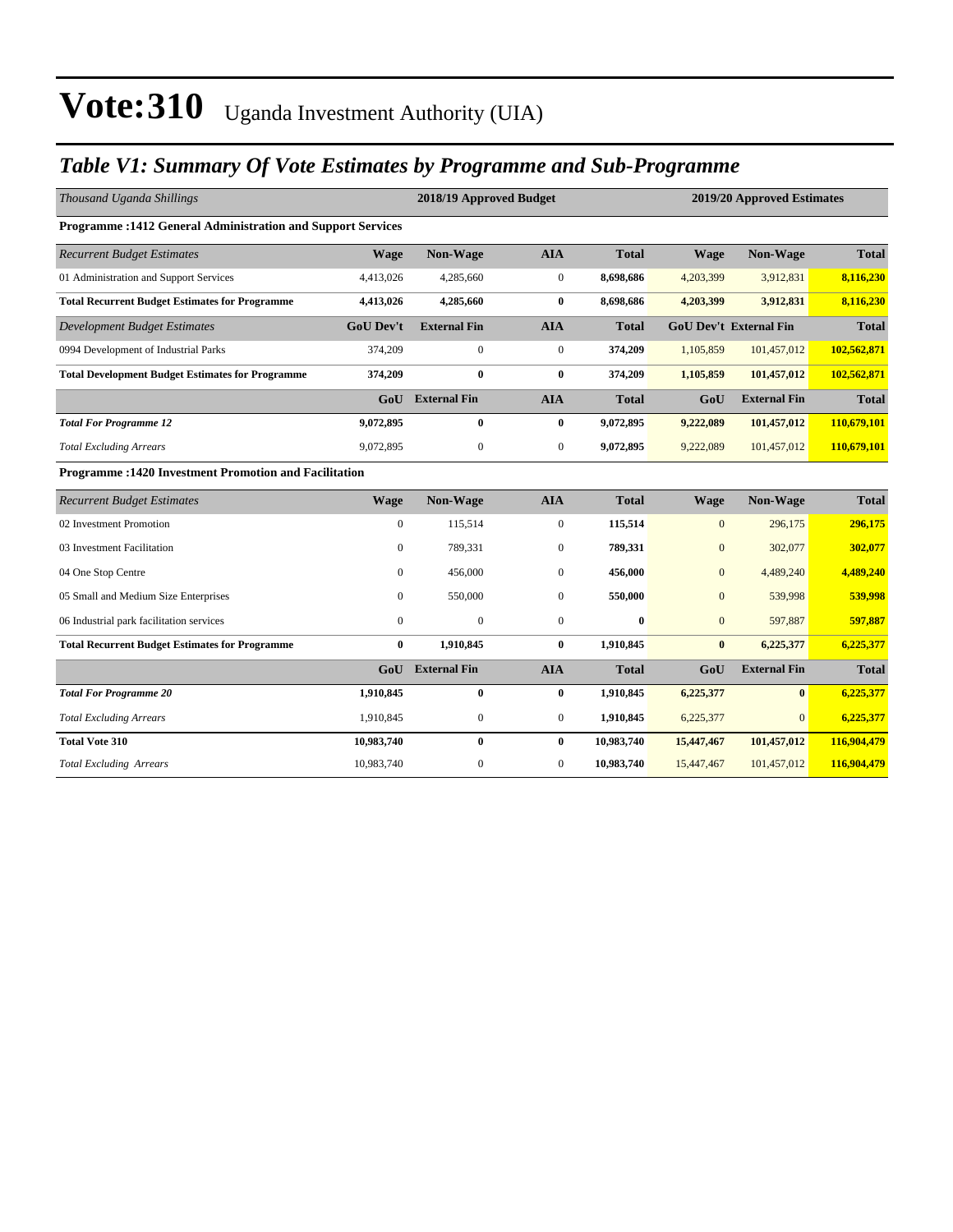### *Table V2: Summary Vote Estimates by Item*

| Thousand Uganda Shillings                                   |                  | 2018/19 Approved Budget |            |              | 2019/20Approved Estimates |                     |              |  |  |
|-------------------------------------------------------------|------------------|-------------------------|------------|--------------|---------------------------|---------------------|--------------|--|--|
|                                                             | GoU              | <b>External Fin</b>     | <b>AIA</b> | <b>Total</b> | GoU                       | <b>External Fin</b> | <b>Total</b> |  |  |
| <b>Employees, Goods and Services (Outputs Provided)</b>     | 10,983,740       | $\bf{0}$                | $\bf{0}$   | 10,983,740   | 14,341,608                | $\bf{0}$            | 14,341,608   |  |  |
| 211102 Contract Staff Salaries                              | 4,413,026        | $\bf{0}$                | $\bf{0}$   | 4,413,026    | 4,053,399                 | $\bf{0}$            | 4,053,399    |  |  |
| 211103 Allowances (Inc. Casuals, Temporary)                 | 675,280          | 0                       | $\bf{0}$   | 675,280      | 754,790                   | $\bf{0}$            | 754,790      |  |  |
| 211105 Missions staff salaries                              | 0                | 0                       | $\bf{0}$   | 0            | 150,000                   | $\bf{0}$            | 150,000      |  |  |
| 212101 Social Security Contributions                        | 405,340          | 0                       | $\bf{0}$   | 405,340      | 405,340                   | $\bf{0}$            | 405,340      |  |  |
| 213001 Medical expenses (To employees)                      | $\bf{0}$         | $\bf{0}$                | $\bf{0}$   | $\bf{0}$     | 209,627                   | $\bf{0}$            | 209,627      |  |  |
| 213002 Incapacity, death benefits and funeral expenses      | 6,000            | $\bf{0}$                | $\bf{0}$   | 6,000        | 10,000                    | $\bf{0}$            | 10,000       |  |  |
| 213003 Retrenchment costs                                   | $\bf{0}$         | 0                       | $\bf{0}$   | $\bf{0}$     | 10,000                    | $\bf{0}$            | 10,000       |  |  |
| 213004 Gratuity Expenses                                    | 810,680          | 0                       | $\bf{0}$   | 810,680      | 808,502                   | $\bf{0}$            | 808,502      |  |  |
| 221001 Advertising and Public Relations                     | 177,880          | 0                       | $\bf{0}$   | 177,880      | 258,504                   | $\bf{0}$            | 258,504      |  |  |
| 221002 Workshops and Seminars                               | 214,387          | 0                       | $\bf{0}$   | 214,387      | 484,564                   | $\bf{0}$            | 484,564      |  |  |
| 221003 Staff Training                                       | 90,457           | $\bf{0}$                | $\bf{0}$   | 90,457       | 454,500                   | $\bf{0}$            | 454,500      |  |  |
| 221005 Hire of Venue (chairs, projector, etc)               | 10,420           | 0                       | $\bf{0}$   | 10,420       | 24,000                    | $\bf{0}$            | 24,000       |  |  |
| 221007 Books, Periodicals & Newspapers                      | 3,080            | 0                       | $\bf{0}$   | 3,080        | 4,000                     | $\bf{0}$            | 4,000        |  |  |
| 221008 Computer supplies and Information Technology<br>(TT) | 51,435           | $\bf{0}$                | $\bf{0}$   | 51,435       | 20,000                    | $\bf{0}$            | 20,000       |  |  |
| 221009 Welfare and Entertainment                            | 58,928           | 0                       | $\bf{0}$   | 58,928       | 382,609                   | $\bf{0}$            | 382,609      |  |  |
| 221010 Special Meals and Drinks                             | 720              | 0                       | $\bf{0}$   | 720          | $\bf{0}$                  | $\bf{0}$            | $\bf{0}$     |  |  |
| 221011 Printing, Stationery, Photocopying and Binding       | 241,966          | $\bf{0}$                | $\bf{0}$   | 241,966      | 562,824                   | $\bf{0}$            | 562,824      |  |  |
| 221012 Small Office Equipment                               | 55,640           | 0                       | $\bf{0}$   | 55,640       | 12,390                    | $\bf{0}$            | 12,390       |  |  |
| 221014 Bank Charges and other Bank related costs            | 15,000           | $\boldsymbol{0}$        | $\bf{0}$   | 15,000       | 2,000                     | $\bf{0}$            | 2,000        |  |  |
| 221017 Subscriptions                                        | 4,000            | 0                       | $\bf{0}$   | 4,000        | 111,200                   | $\bf{0}$            | 111,200      |  |  |
| 222001 Telecommunications                                   | 72,680           | 0                       | $\bf{0}$   | 72,680       | 69,300                    | $\bf{0}$            | 69,300       |  |  |
| 222002 Postage and Courier                                  | 3,030            | $\bf{0}$                | $\bf{0}$   | 3,030        | 3,830                     | $\bf{0}$            | 3,830        |  |  |
| 222003 Information and communications technology<br>(ICT)   | 43,040           | 0                       | $\bf{0}$   | 43,040       | 409,800                   | $\bf{0}$            | 409,800      |  |  |
| 223001 Property Expenses                                    | 17,500           | 0                       | $\bf{0}$   | 17,500       | 54,000                    | $\bf{0}$            | 54,000       |  |  |
| 223003 Rent – (Produced Assets) to private entities         | 1,720,000        | 0                       | $\bf{0}$   | 1,720,000    | 519,659                   | $\bf{0}$            | 519,659      |  |  |
| 223004 Guard and Security services                          | 122,560          | 0                       | $\bf{0}$   | 122,560      | 105,712                   | $\bf{0}$            | 105,712      |  |  |
| 223005 Electricity                                          | 84,000           | $\bf{0}$                | $\bf{0}$   | 84,000       | 78,000                    | $\bf{0}$            | 78,000       |  |  |
| 223006 Water                                                | 16,800           | 0                       | $\bf{0}$   | 16,800       | 14,600                    | $\bf{0}$            | 14,600       |  |  |
| 223007 Other Utilities- (fuel, gas, firewood, charcoal)     | 13,000           | 0                       | $\bf{0}$   | 13,000       | 3,600                     | $\bf{0}$            | 3,600        |  |  |
| 225001 Consultancy Services- Short term                     | 547,900          | $\boldsymbol{0}$        | $\bf{0}$   | 547,900      | 1,069,700                 | $\bf{0}$            | 1,069,700    |  |  |
| 225002 Consultancy Services-Long-term                       | 430,409          | $\bf{0}$                | $\bf{0}$   | 430,409      | 1,414,000                 | $\bf{0}$            | 1,414,000    |  |  |
| 226001 Insurances                                           | 8,525            | $\bf{0}$                | $\bf{0}$   | 8,525        | 105,000                   | $\bf{0}$            | 105,000      |  |  |
| 226002 Licenses                                             | $\bf{0}$         | $\bf{0}$                | $\bf{0}$   | $\bf{0}$     | 142,000                   | $\bf{0}$            | 142,000      |  |  |
| 227001 Travel inland                                        | 213,780          | 0                       | $\bf{0}$   | 213,780      | 222,520                   | $\bf{0}$            | 222,520      |  |  |
| 227002 Travel abroad                                        | 154,663          | 0                       | $\bf{0}$   | 154,663      | 714,781                   | $\bf{0}$            | 714,781      |  |  |
| 227004 Fuel, Lubricants and Oils                            | 200,402          | $\bf{0}$                | $\bf{0}$   | 200,402      | 218,370                   | $\bf{0}$            | 218,370      |  |  |
| 228001 Maintenance - Civil                                  | $\boldsymbol{0}$ | $\bf{0}$                | $\bf{0}$   | $\bf{0}$     | 239,937                   | $\bf{0}$            | 239,937      |  |  |
| 228002 Maintenance - Vehicles                               | 61,213           | $\bf{0}$                | $\bf{0}$   | 61,213       | 82,550                    | $\bf{0}$            | 82,550       |  |  |
| 228003 Maintenance – Machinery, Equipment $\&$<br>Furniture | 40,000           | 0                       | $\bf{0}$   | 40,000       | 156,000                   | $\bf{0}$            | 156,000      |  |  |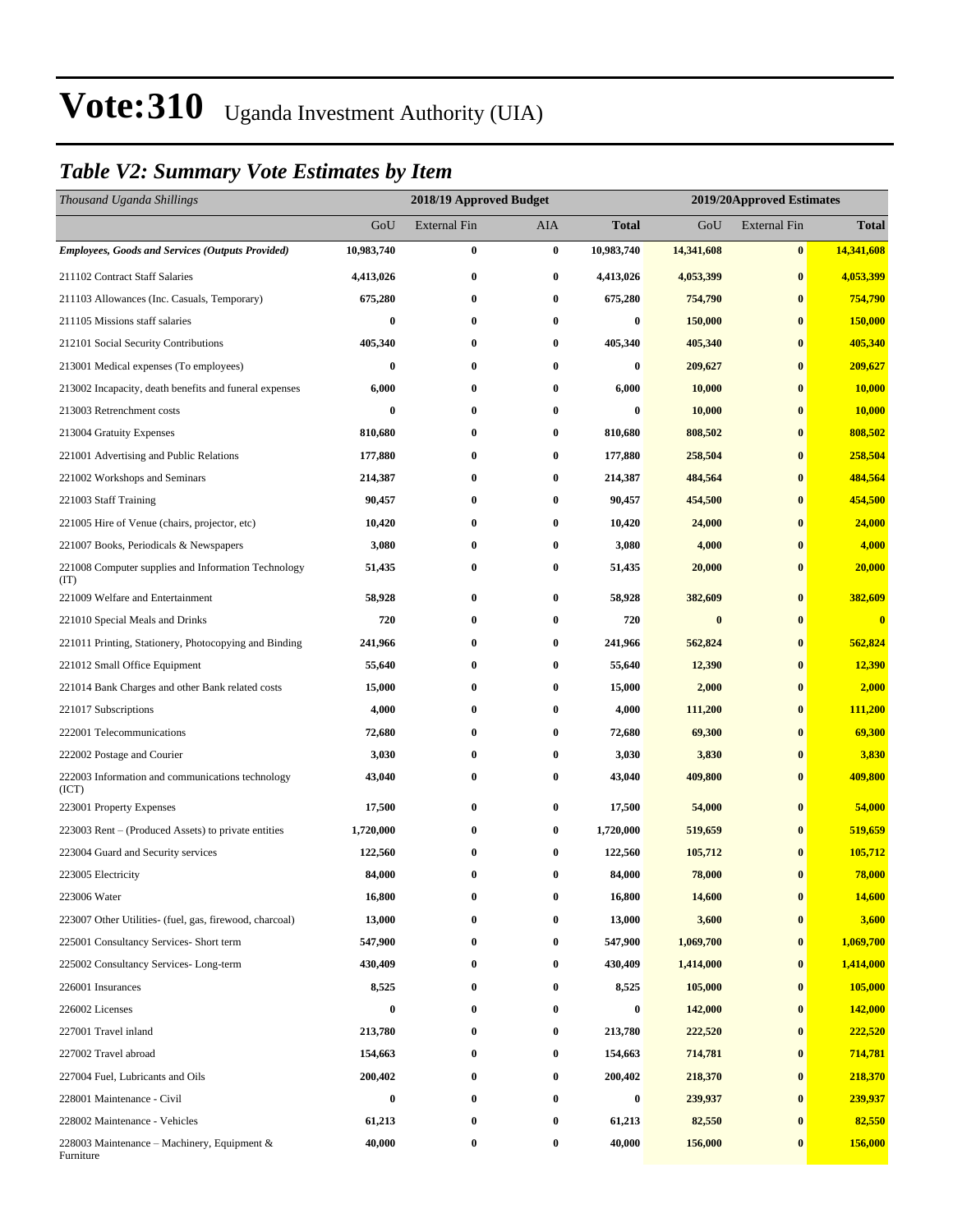| <b>Investment</b> (Capital Purchases)                              | 0          | $\bf{0}$     | $\mathbf{0}$   | $\bf{0}$   | 1,105,859  | 101,457,012  | 102,562,871 |
|--------------------------------------------------------------------|------------|--------------|----------------|------------|------------|--------------|-------------|
| 281503 Engineering and Design Studies & Plans for<br>capital works | $\bf{0}$   | $\bf{0}$     | $\bf{0}$       | $\bf{0}$   | $\bf{0}$   | 101,457,012  | 101,457,012 |
| 312101 Non-Residential Buildings                                   | $\bf{0}$   | $\bf{0}$     | $\mathbf{0}$   | $\bf{0}$   | 62,000     | $\bf{0}$     | 62,000      |
| 312103 Roads and Bridges.                                          | $\bf{0}$   | $\bf{0}$     | $\mathbf{0}$   | $\bf{0}$   | 275,000    | $\bf{0}$     | 275,000     |
| 312104 Other Structures                                            | 0          | $\bf{0}$     | $\bf{0}$       | $\bf{0}$   | 99,209     | $\bf{0}$     | 99,209      |
| 312203 Furniture & Fixtures                                        | $\bf{0}$   | $\bf{0}$     | $\mathbf{0}$   | $\bf{0}$   | 75,000     | $\bf{0}$     | 75,000      |
| 312211 Office Equipment                                            | $\bf{0}$   | $\bf{0}$     | $\mathbf{0}$   | $\bf{0}$   | 20,200     | $\bf{0}$     | 20,200      |
| 312213 ICT Equipment                                               | $\bf{0}$   | $\bf{0}$     | $\mathbf{0}$   | $\bf{0}$   | 512,450    | $\mathbf{0}$ | 512,450     |
| 312302 Intangible Fixed Assets                                     | $\bf{0}$   | $\bf{0}$     | $\bf{0}$       | $\bf{0}$   | 62,000     | $\bf{0}$     | 62,000      |
| <b>Grand Total Vote 310</b>                                        | 10,983,740 | $\bf{0}$     | $\bf{0}$       | 10,983,740 | 15,447,467 | 101,457,012  | 116,904,479 |
| <b>Total Excluding Arrears</b>                                     | 10,983,740 | $\mathbf{0}$ | $\overline{0}$ | 10,983,740 | 15,447,467 | 101,457,012  | 116,904,479 |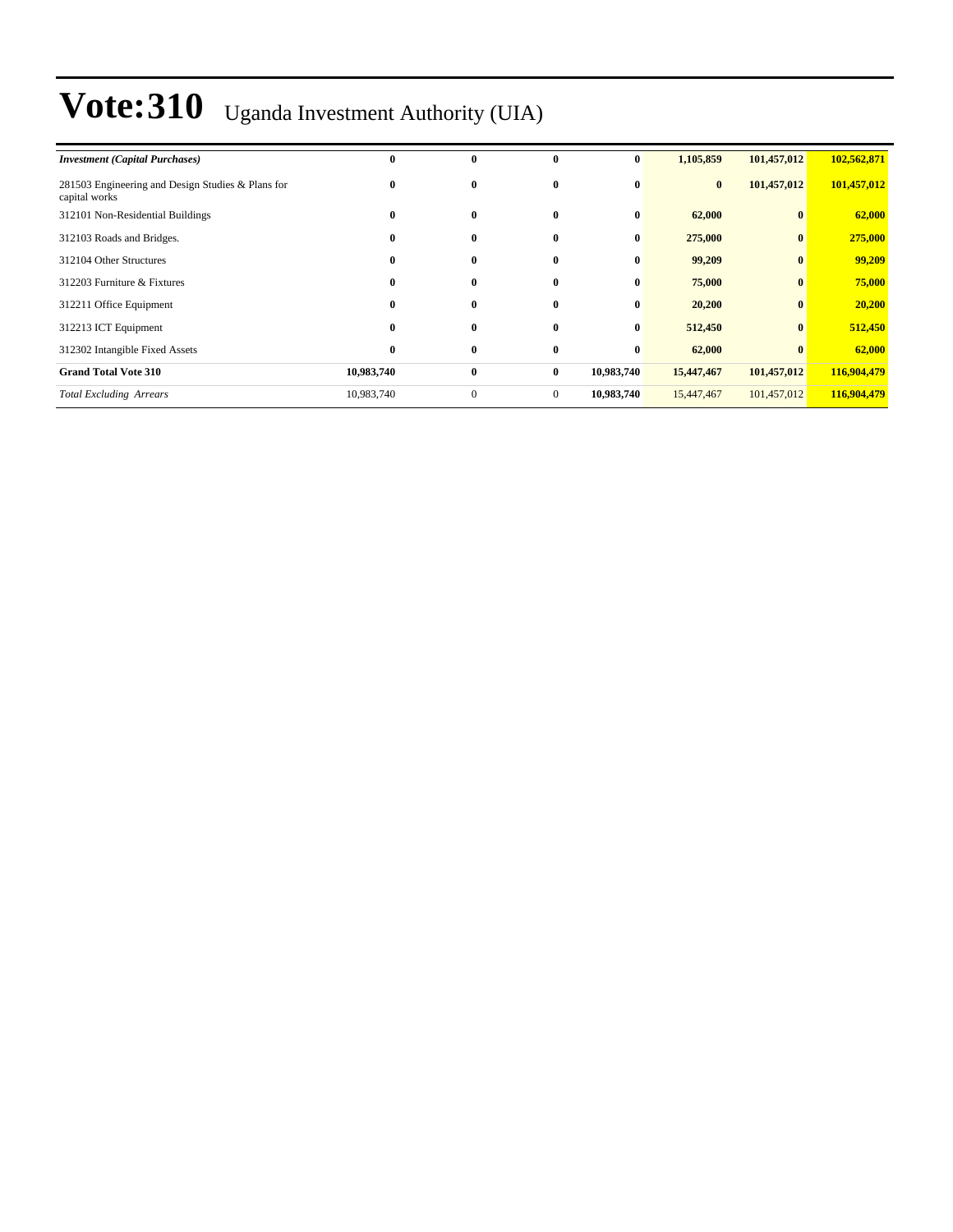#### *Table V3: Detailed Estimates by Programme, Sub Programme, Output and Item*

#### *Programme :1412 General Administration and Support Services*

*Recurrent Budget Estimates*

#### **SubProgramme 01 Administration and Support Services**

| Thousand Uganda Shillings                                |                  | 2018/19 Approved Budget |                  |              |                  | 2019/20 Approved Estimates |              |
|----------------------------------------------------------|------------------|-------------------------|------------------|--------------|------------------|----------------------------|--------------|
| <b>Outputs Provided</b>                                  | Wage             | Non Wage                | AIA              | <b>Total</b> | Wage             | Non Wage                   | <b>Total</b> |
| Output 141202 Office of the Executive Director           |                  |                         |                  |              |                  |                            |              |
| 211103 Allowances (Inc. Casuals, Temporary)              | $\boldsymbol{0}$ | 2,400                   | $\boldsymbol{0}$ | 2,400        | $\boldsymbol{0}$ | 58,490                     | 58,490       |
| 221001 Advertising and Public Relations                  | $\boldsymbol{0}$ | 6,680                   | $\boldsymbol{0}$ | 6,680        | $\mathbf{0}$     | 18,060                     | 18,060       |
| 221002 Workshops and Seminars                            | $\boldsymbol{0}$ | 5,533                   | $\boldsymbol{0}$ | 5,533        | $\mathbf{0}$     | 4,590                      | 4,590        |
| 221003 Staff Training                                    | $\boldsymbol{0}$ | 11,000                  | $\boldsymbol{0}$ | 11,000       | $\mathbf{0}$     | 43,300                     | 43,300       |
| 221007 Books, Periodicals & Newspapers                   | $\boldsymbol{0}$ | 1,500                   | $\boldsymbol{0}$ | 1,500        | $\boldsymbol{0}$ | $\mathbf{0}$               | $\mathbf{0}$ |
| 221008 Computer supplies and Information Technology (IT) | $\boldsymbol{0}$ | 5,500                   | $\boldsymbol{0}$ | 5,500        | $\boldsymbol{0}$ | $\mathbf{0}$               | $\mathbf{0}$ |
| 221009 Welfare and Entertainment                         | $\boldsymbol{0}$ | 300                     | $\boldsymbol{0}$ | 300          | $\boldsymbol{0}$ | 305                        | 305          |
| 221011 Printing, Stationery, Photocopying and Binding    | $\boldsymbol{0}$ | 26,990                  | $\boldsymbol{0}$ | 26,990       | $\boldsymbol{0}$ | 16,034                     | 16,034       |
| 221012 Small Office Equipment                            | $\boldsymbol{0}$ | 540                     | $\boldsymbol{0}$ | 540          | $\mathbf{0}$     | 390                        | 390          |
| 221017 Subscriptions                                     | $\boldsymbol{0}$ | 2,000                   | $\boldsymbol{0}$ | 2,000        | $\boldsymbol{0}$ | 4,600                      | 4,600        |
| 222002 Postage and Courier                               | $\boldsymbol{0}$ | 30                      | $\boldsymbol{0}$ | 30           | $\boldsymbol{0}$ | 30                         | 30           |
| 225001 Consultancy Services- Short term                  | $\boldsymbol{0}$ | 100                     | $\boldsymbol{0}$ | 100          | $\boldsymbol{0}$ | 100                        | <b>100</b>   |
| 226001 Insurances                                        | $\boldsymbol{0}$ | 5,760                   | $\boldsymbol{0}$ | 5,760        | $\boldsymbol{0}$ | $\mathbf{0}$               | $\mathbf{0}$ |
| 226002 Licenses                                          | $\boldsymbol{0}$ | $\mathbf{0}$            | $\boldsymbol{0}$ | $\mathbf{0}$ | $\mathbf{0}$     | 24,000                     | 24,000       |
| 227001 Travel inland                                     | $\boldsymbol{0}$ | 26,180                  | $\boldsymbol{0}$ | 26,180       | $\boldsymbol{0}$ | 8,660                      | 8,660        |
| 227002 Travel abroad                                     | $\boldsymbol{0}$ | 75,655                  | $\boldsymbol{0}$ | 75,655       | $\boldsymbol{0}$ | 80,000                     | 80,000       |
| 227004 Fuel, Lubricants and Oils                         | $\boldsymbol{0}$ | 49,500                  | $\boldsymbol{0}$ | 49,500       | $\boldsymbol{0}$ | 41,398                     | 41,398       |
| 228002 Maintenance - Vehicles                            | $\boldsymbol{0}$ | 6,350                   | $\boldsymbol{0}$ | 6,350        | $\boldsymbol{0}$ | 6,350                      | 6,350        |
| 228003 Maintenance – Machinery, Equipment & Furniture    | $\boldsymbol{0}$ | 5,000                   | $\boldsymbol{0}$ | 5,000        | $\mathbf{0}$     | 10,000                     | 10,000       |
| <b>Total Cost of Output 02</b>                           | 0                | 231,018                 | 0                | 231,018      | 0                | 316,307                    | 316,307      |
| Output 141203 Finance and Administration                 |                  |                         |                  |              |                  |                            |              |
| 211102 Contract Staff Salaries                           | 4,413,026        | $\overline{0}$          | $\boldsymbol{0}$ | 4,413,026    | 4,053,399        | $\mathbf{0}$               | 4,053,399    |
| 211103 Allowances (Inc. Casuals, Temporary)              | $\boldsymbol{0}$ | 644,700                 | $\boldsymbol{0}$ | 644,700      | $\boldsymbol{0}$ | 449,500                    | 449,500      |
| 211105 Missions staff salaries                           | $\boldsymbol{0}$ | $\boldsymbol{0}$        | $\boldsymbol{0}$ | $\bf{0}$     | 150,000          | $\mathbf{0}$               | 150,000      |
| 212101 Social Security Contributions                     | $\boldsymbol{0}$ | 405,340                 | $\boldsymbol{0}$ | 405,340      | $\mathbf{0}$     | 405,340                    | 405,340      |
| 213001 Medical expenses (To employees)                   | $\mathbf{0}$     | $\boldsymbol{0}$        | $\boldsymbol{0}$ | $\bf{0}$     | $\mathbf{0}$     | 209,627                    | 209,627      |
| 213002 Incapacity, death benefits and funeral expenses   | $\boldsymbol{0}$ | 6,000                   | $\boldsymbol{0}$ | 6,000        | $\boldsymbol{0}$ | 10,000                     | 10,000       |
| 213003 Retrenchment costs                                | $\boldsymbol{0}$ | $\boldsymbol{0}$        | $\boldsymbol{0}$ | $\bf{0}$     | $\boldsymbol{0}$ | 10,000                     | 10,000       |
| 213004 Gratuity Expenses                                 | $\boldsymbol{0}$ | 810,680                 | $\boldsymbol{0}$ | 810,680      | $\boldsymbol{0}$ | 808,502                    | 808,502      |
| 221001 Advertising and Public Relations                  | $\boldsymbol{0}$ | 4,400                   | $\boldsymbol{0}$ | 4,400        | $\boldsymbol{0}$ | $\mathbf{0}$               | $\mathbf{0}$ |
| 221002 Workshops and Seminars                            | $\boldsymbol{0}$ | $\boldsymbol{0}$        | $\boldsymbol{0}$ | $\bf{0}$     | $\mathbf{0}$     | 81,500                     | 81,500       |
| 221003 Staff Training                                    | $\boldsymbol{0}$ | 71,457                  | $\boldsymbol{0}$ | 71,457       | $\mathbf{0}$     | 55,000                     | 55,000       |
| 221007 Books, Periodicals & Newspapers                   | $\boldsymbol{0}$ | 1,580                   | $\boldsymbol{0}$ | 1,580        | $\boldsymbol{0}$ | 2,000                      | 2,000        |
| 221008 Computer supplies and Information Technology (IT) | $\boldsymbol{0}$ | 17,935                  | $\boldsymbol{0}$ | 17,935       | $\boldsymbol{0}$ | 20,000                     | 20,000       |
| 221009 Welfare and Entertainment                         | $\boldsymbol{0}$ | 45,500                  | $\boldsymbol{0}$ | 45,500       | $\mathbf{0}$     | 311,493                    | 311,493      |
| 221011 Printing, Stationery, Photocopying and Binding    | $\boldsymbol{0}$ | 72,000                  | $\boldsymbol{0}$ | 72,000       | $\mathbf{0}$     | 100,000                    | 100,000      |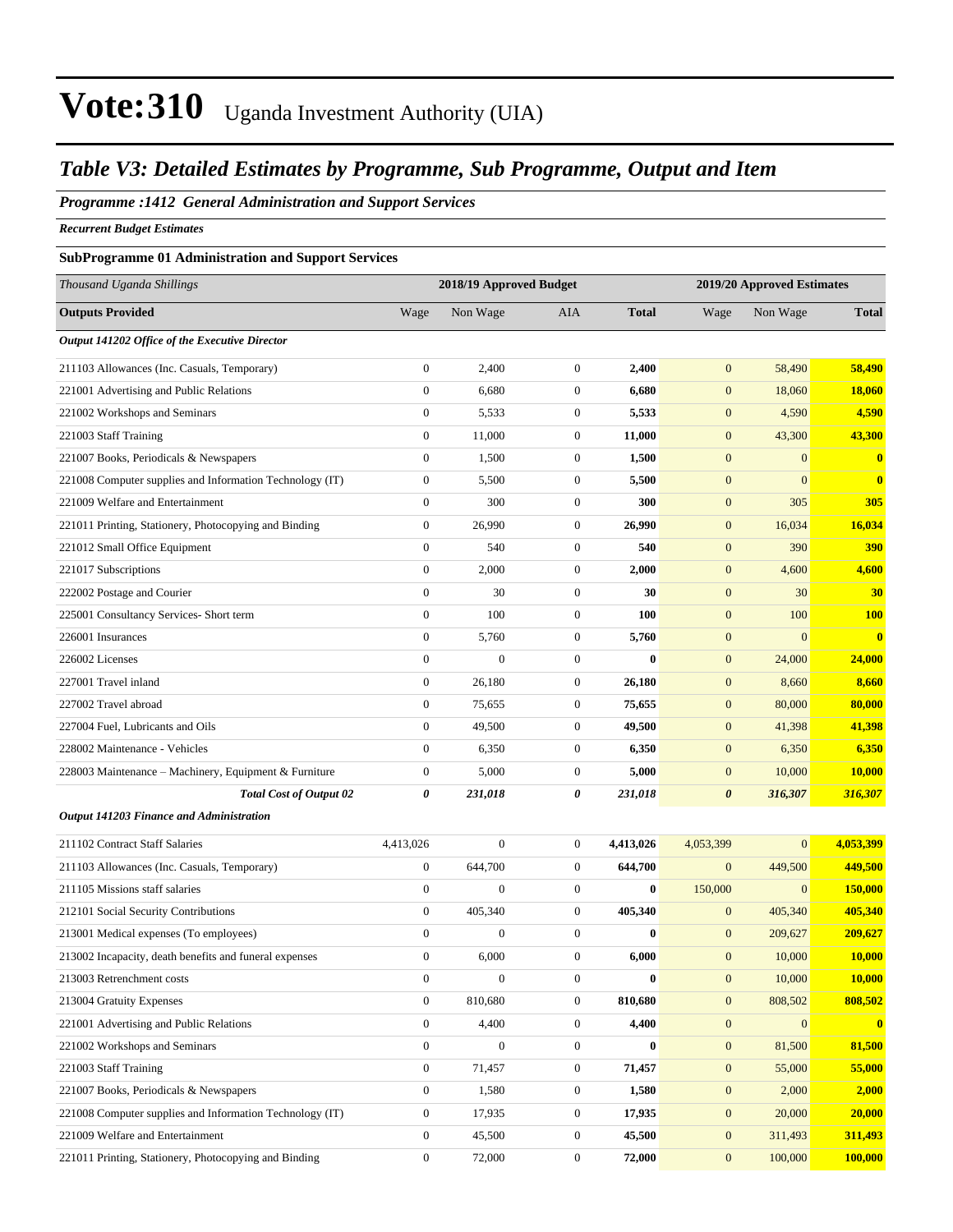| 221012 Small Office Equipment                           | $\overline{0}$ | 1.900          | $\Omega$       | 1,900        | $\mathbf{0}$     | 2,000     | 2,000     |
|---------------------------------------------------------|----------------|----------------|----------------|--------------|------------------|-----------|-----------|
| 221014 Bank Charges and other Bank related costs        | $\overline{0}$ | 15,000         | $\overline{0}$ | 15,000       | $\mathbf{0}$     | 2,000     | 2,000     |
| 221017 Subscriptions                                    | $\overline{0}$ | 2,000          | $\overline{0}$ | 2,000        | $\overline{0}$   | 3,500     | 3,500     |
| 222001 Telecommunications                               | $\Omega$       | 18,000         | $\Omega$       | 18,000       | $\overline{0}$   | 60,000    | 60,000    |
| 222002 Postage and Courier                              | $\overline{0}$ | 2,800          | $\overline{0}$ | 2,800        | $\mathbf{0}$     | 2,800     | 2,800     |
| 222003 Information and communications technology (ICT)  | $\overline{0}$ | 43,040         | $\mathbf{0}$   | 43,040       | $\mathbf{0}$     | 109,800   | 109,800   |
| 223001 Property Expenses                                | $\overline{0}$ | 17,500         | $\overline{0}$ | 17,500       | $\overline{0}$   | 54,000    | 54,000    |
| 223003 Rent – (Produced Assets) to private entities     | $\overline{0}$ | 1,720,000      | $\overline{0}$ | 1,720,000    | $\overline{0}$   | 519,659   | 519,659   |
| 223004 Guard and Security services                      | $\overline{0}$ | 21,600         | $\overline{0}$ | 21,600       | $\overline{0}$   | 35,712    | 35,712    |
| 223005 Electricity                                      | $\overline{0}$ | 84,000         | $\overline{0}$ | 84,000       | $\overline{0}$   | 60,000    | 60,000    |
| 223006 Water                                            | $\overline{0}$ | 16,800         | $\overline{0}$ | 16,800       | $\mathbf{0}$     | 9,600     | 9,600     |
| 223007 Other Utilities- (fuel, gas, firewood, charcoal) | $\overline{0}$ | 13,000         | $\overline{0}$ | 13,000       | $\overline{0}$   | 3,600     | 3,600     |
| 225001 Consultancy Services- Short term                 | $\overline{0}$ | 2,000          | $\overline{0}$ | 2,000        | $\mathbf{0}$     | $\Omega$  | $\bf{0}$  |
| 225002 Consultancy Services-Long-term                   | $\overline{0}$ | $\overline{0}$ | $\overline{0}$ | $\mathbf{0}$ | $\overline{0}$   | 20,000    | 20,000    |
| 226001 Insurances                                       | $\overline{0}$ | $\overline{0}$ | $\overline{0}$ | $\mathbf{0}$ | $\mathbf{0}$     | 105,000   | 105,000   |
| 227001 Travel inland                                    | $\overline{0}$ | 1.800          | $\overline{0}$ | 1,800        | $\overline{0}$   | 30,120    | 30,120    |
| 227002 Travel abroad                                    | $\Omega$       | $\overline{0}$ | $\Omega$       | $\mathbf{0}$ | $\overline{0}$   | 78,717    | 78,717    |
| 227004 Fuel, Lubricants and Oils                        | $\Omega$       | 10,200         | $\overline{0}$ | 10,200       | $\overline{0}$   | 17,055    | 17,055    |
| 228002 Maintenance - Vehicles                           | $\overline{0}$ | 5,410          | $\overline{0}$ | 5,410        | $\boldsymbol{0}$ | 20,000    | 20,000    |
| <b>Total Cost of Output 03</b>                          | 4,413,026      | 4,054,642      | 0              | 8,467,668    | 4,203,399        | 3,596,525 | 7,799,924 |
| <b>Total Cost Of Outputs Provided</b>                   | 4,413,026      | 4,285,660      | $\bf{0}$       | 8,698,686    | 4,203,399        | 3,912,831 | 8,116,230 |
| <b>Total Cost for SubProgramme 01</b>                   | 4,413,026      | 4,285,660      | $\bf{0}$       | 8,698,686    | 4,203,399        | 3,912,831 | 8,116,230 |
| <b>Total Excluding Arrears</b>                          | 4,413,026      | 4,285,660      | $\overline{0}$ | 8,698,686    | 4,203,399        | 3,912,831 | 8,116,230 |
|                                                         |                |                |                |              |                  |           |           |

*Development Budget Estimates*

#### **Project 0994 Development of Industrial Parks**

| Thousand Uganda Shillings                         |                                                           | 2018/19 Approved Budget       |                  |                |              | 2019/20 Approved Estimates    |                       |                       |  |
|---------------------------------------------------|-----------------------------------------------------------|-------------------------------|------------------|----------------|--------------|-------------------------------|-----------------------|-----------------------|--|
| <b>Outputs Provided</b>                           |                                                           | <b>GoU Dev't External Fin</b> |                  | <b>AIA</b>     | <b>Total</b> | <b>GoU Dev't External Fin</b> |                       | <b>Total</b>          |  |
| Output 141203 Finance and Administration          |                                                           |                               |                  |                |              |                               |                       |                       |  |
| 225002 Consultancy Services-Long-term             |                                                           | 374,209                       | $\Omega$         | $\overline{0}$ | 374,209      | $\mathbf{0}$                  | $\Omega$              | $\mathbf{0}$          |  |
|                                                   | <b>Total Cost Of Output 141203</b>                        | 374,209                       | 0                | 0              | 374,209      | $\boldsymbol{\theta}$         | $\boldsymbol{\theta}$ | $\boldsymbol{\theta}$ |  |
|                                                   | <b>Total Cost for Outputs Provided</b>                    | 374,209                       | $\boldsymbol{0}$ | $\overline{0}$ | 374,209      | $\overline{0}$                | $\overline{0}$        | $\mathbf{0}$          |  |
| <b>Capital Purchases</b>                          |                                                           | <b>GoU Dev't External Fin</b> |                  | <b>AIA</b>     | <b>Total</b> | GoU Dev't External Fin        |                       | <b>Total</b>          |  |
| Output 141279 Acquisition of other Capital Assets |                                                           |                               |                  |                |              |                               |                       |                       |  |
| works                                             | 281503 Engineering and Design Studies & Plans for capital | $\theta$                      | $\Omega$         | $\Omega$       | $\mathbf{0}$ | $\mathbf{0}$                  | 101,457,012           | 101,457,012           |  |
| 312101 Non-Residential Buildings                  |                                                           | $\mathbf{0}$                  | $\Omega$         | $\theta$       | $\bf{0}$     | 62,000                        | $\vert 0 \vert$       | 62,000                |  |
| 312103 Roads and Bridges.                         |                                                           | $\theta$                      | $\Omega$         | $\theta$       | $\bf{0}$     | 275,000                       | $\overline{0}$        | 275,000               |  |
| 312104 Other Structures                           |                                                           | $\Omega$                      | $\Omega$         | $\Omega$       | $\bf{0}$     | 99,209                        | $\overline{0}$        | 99,209                |  |
| 312203 Furniture & Fixtures                       |                                                           | $\mathbf{0}$                  | $\mathbf{0}$     | $\overline{0}$ | $\bf{0}$     | 75,000                        | $\vert 0 \vert$       | 75,000                |  |
| 312211 Office Equipment                           |                                                           | $\Omega$                      | $\overline{0}$   | $\theta$       | $\bf{0}$     | 20,200                        | $\overline{0}$        | 20,200                |  |
| 312213 ICT Equipment                              |                                                           | $\Omega$                      | $\overline{0}$   | $\Omega$       | $\bf{0}$     | 512,450                       | $\overline{0}$        | 512,450               |  |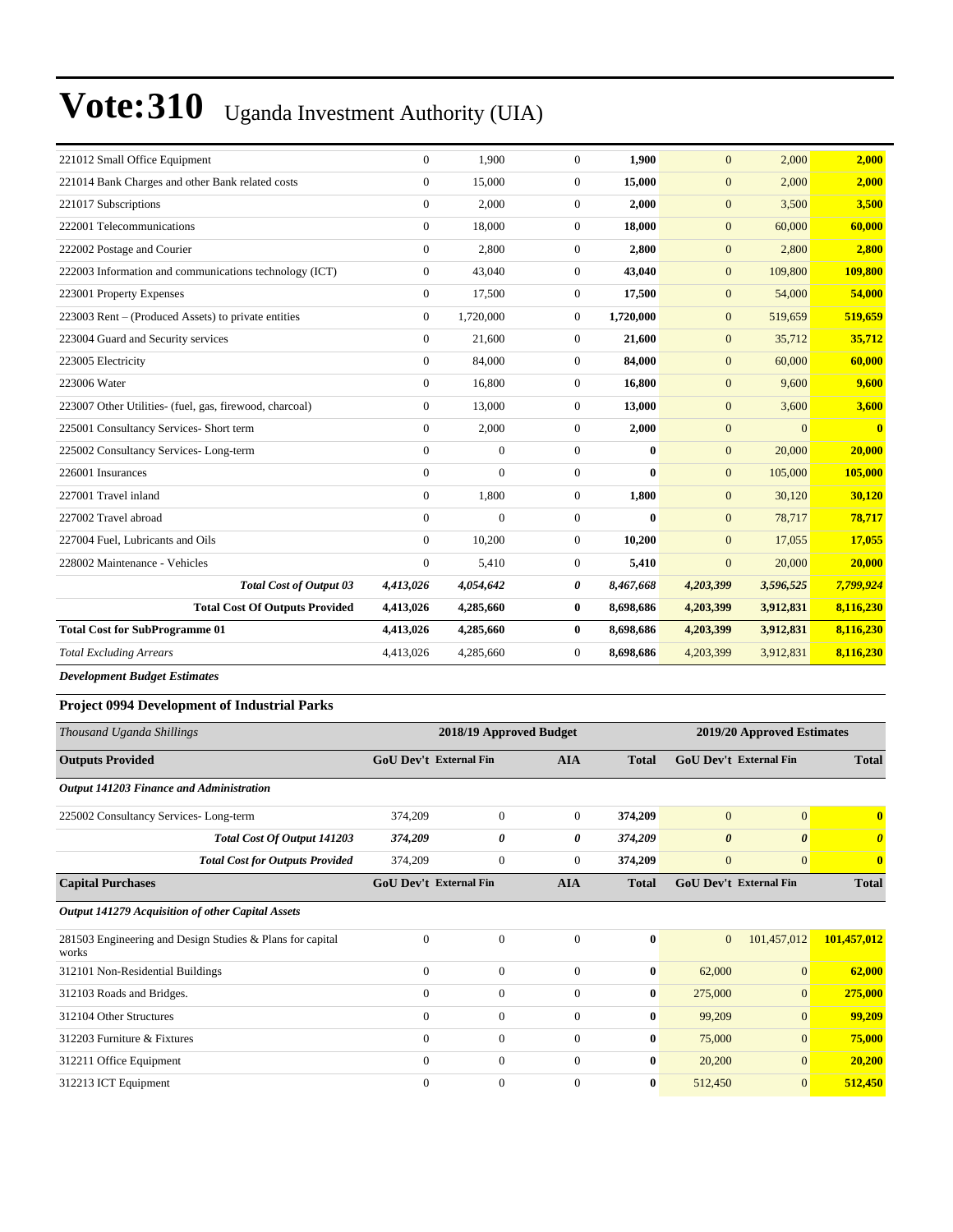| 312302 Intangible Fixed Assets          | $\mathbf{0}$ | $\mathbf{0}$        | $\overline{0}$ | $\bf{0}$     | 62,000    | $\vert 0 \vert$     | 62,000       |
|-----------------------------------------|--------------|---------------------|----------------|--------------|-----------|---------------------|--------------|
| Total Cost Of Output 141279             | 0            | 0                   | 0              | 0            | 1,105,859 | 101,457,012         | 102,562,871  |
| <b>Total Cost for Capital Purchases</b> |              | $\mathbf{0}$        | $\mathbf{0}$   | $\bf{0}$     | 1,105,859 | 101,457,012         | 102,562,871  |
| <b>Total Cost for Project: 0994</b>     | 374,209      | $\mathbf{0}$        | $\mathbf{0}$   | 374,209      | 1.105.859 | 101.457.012         | 102,562,871  |
| <b>Total Excluding Arrears</b>          | 374,209      | $\mathbf{0}$        | $\mathbf{0}$   | 374,209      | 1.105.859 | 101.457.012         | 102,562,871  |
|                                         | GoU          | <b>External Fin</b> | <b>AIA</b>     | <b>Total</b> | GoU       | <b>External Fin</b> | <b>Total</b> |
| <b>Total Cost for Programme 12</b>      | 9,072,895    | $\bf{0}$            | $\bf{0}$       | 9.072.895    | 9,222,089 | 101.457.012         | 110,679,101  |
| <b>Total Excluding Arrears</b>          | 9.072.895    | $\mathbf{0}$        | $\mathbf{0}$   | 9.072.895    | 9,222,089 | 101,457,012         | 110,679,101  |
|                                         |              |                     |                |              |           |                     |              |

#### *Programme :1420 Investment Promotion and Facilitation*

*Recurrent Budget Estimates*

#### **SubProgramme 02 Investment Promotion**

| Thousand Uganda Shillings                             |                | 2018/19 Approved Budget |                | 2019/20 Approved Estimates |                  |                |              |
|-------------------------------------------------------|----------------|-------------------------|----------------|----------------------------|------------------|----------------|--------------|
| <b>Outputs Provided</b>                               | Wage           | Non Wage                | <b>AIA</b>     | <b>Total</b>               | Wage             | Non Wage       | <b>Total</b> |
| <b>Output 142001 Investment Promotion Services</b>    |                |                         |                |                            |                  |                |              |
| 211103 Allowances (Inc. Casuals, Temporary)           | $\overline{0}$ | 1,000                   | $\mathbf{0}$   | 1,000                      | $\boldsymbol{0}$ | $\overline{0}$ | $\bf{0}$     |
| 221001 Advertising and Public Relations               | $\overline{0}$ | 5,000                   | $\Omega$       | 5,000                      | $\mathbf{0}$     | 18,600         | 18,600       |
| 221002 Workshops and Seminars                         | $\overline{0}$ | 30,604                  | $\mathbf{0}$   | 30,604                     | $\mathbf{0}$     | 70,000         | 70,000       |
| 221003 Staff Training                                 | $\overline{0}$ | $\overline{0}$          | $\mathbf{0}$   | $\bf{0}$                   | $\overline{0}$   | 9,200          | 9,200        |
| 221009 Welfare and Entertainment                      | $\overline{0}$ | $\mathbf{0}$            | $\mathbf{0}$   | $\bf{0}$                   | $\overline{0}$   | 4,000          | 4,000        |
| 221010 Special Meals and Drinks                       | $\overline{0}$ | 720                     | $\mathbf{0}$   | 720                        | $\overline{0}$   | $\mathbf{0}$   | $\bf{0}$     |
| 221011 Printing, Stationery, Photocopying and Binding | $\overline{0}$ | 24,000                  | $\overline{0}$ | 24,000                     | $\overline{0}$   | 49,000         | 49,000       |
| 221017 Subscriptions                                  | $\overline{0}$ | $\overline{0}$          | $\overline{0}$ | $\bf{0}$                   | $\overline{0}$   | 8,100          | 8,100        |
| 222001 Telecommunications                             | $\overline{0}$ | $\overline{0}$          | $\mathbf{0}$   | $\mathbf{0}$               | $\boldsymbol{0}$ | 1,000          | 1,000        |
| 222002 Postage and Courier                            | $\overline{0}$ | $\overline{0}$          | $\mathbf{0}$   | $\mathbf{0}$               | $\overline{0}$   | 1,000          | 1,000        |
| 226001 Insurances                                     | $\overline{0}$ | 2,765                   | $\mathbf{0}$   | 2,765                      | $\mathbf{0}$     | $\Omega$       | $\bf{0}$     |
| 227001 Travel inland                                  | $\overline{0}$ | 4,680                   | $\mathbf{0}$   | 4,680                      | $\mathbf{0}$     | 19,500         | 19,500       |
| 227002 Travel abroad                                  | $\overline{0}$ | 26,385                  | $\mathbf{0}$   | 26,385                     | $\mathbf{0}$     | 92,865         | 92,865       |
| 227004 Fuel, Lubricants and Oils                      | $\overline{0}$ | 16,360                  | $\overline{0}$ | 16,360                     | $\boldsymbol{0}$ | 19,710         | 19,710       |
| 228002 Maintenance - Vehicles                         | $\overline{0}$ | 4,000                   | $\mathbf{0}$   | 4,000                      | $\mathbf{0}$     | 3,200          | 3,200        |
| <b>Total Cost of Output 01</b>                        | 0              | 115,514                 | 0              | 115,514                    | 0                | 296,175        | 296,175      |
| <b>Total Cost Of Outputs Provided</b>                 | 0              | 115,514                 | $\bf{0}$       | 115,514                    | $\bf{0}$         | 296,175        | 296,175      |
| <b>Total Cost for SubProgramme 02</b>                 | $\bf{0}$       | 115,514                 | $\bf{0}$       | 115,514                    | $\bf{0}$         | 296,175        | 296,175      |
| <b>Total Excluding Arrears</b>                        | $\overline{0}$ | 115,514                 | $\mathbf{0}$   | 115,514                    | $\overline{0}$   | 296,175        | 296,175      |

#### **SubProgramme 03 Investment Facilitation**

| Thousand Uganda Shillings                                | 2018/19 Approved Budget |              |              |              | 2019/20 Approved Estimates |          |              |
|----------------------------------------------------------|-------------------------|--------------|--------------|--------------|----------------------------|----------|--------------|
| <b>Outputs Provided</b>                                  | Wage                    | Non Wage     | AIA          | <b>Total</b> | Wage                       | Non Wage | <b>Total</b> |
| <b>Output 142002 Investment Facilitation Services</b>    |                         |              |              |              |                            |          |              |
| 211103 Allowances (Inc. Casuals, Temporary)              | $\mathbf{0}$            | 27,180       | $\Omega$     | 27.180       | $\mathbf{0}$               | 93,800   | 93,800       |
| 221001 Advertising and Public Relations                  | $\mathbf{0}$            | $\mathbf{0}$ | $\mathbf{0}$ | $\bf{0}$     | $\mathbf{0}$               | 1,800    | 1,800        |
| 221002 Workshops and Seminars                            | $\mathbf{0}$            | 5,650        | $\mathbf{0}$ | 5,650        | $\mathbf{0}$               | 26,574   | 26,574       |
| 221003 Staff Training                                    | $\mathbf{0}$            | 3,000        | $\mathbf{0}$ | 3,000        | $\mathbf{0}$               | 20,000   | 20,000       |
| 221008 Computer supplies and Information Technology (IT) | $\mathbf{0}$            | 4,000        | $\mathbf{0}$ | 4.000        | $\mathbf{0}$               | $\Omega$ | $\mathbf{0}$ |
| 221009 Welfare and Entertainment                         | $\mathbf{0}$            | 400          | $\Omega$     | 400          | $\mathbf{0}$               | 17,220   | 17,220       |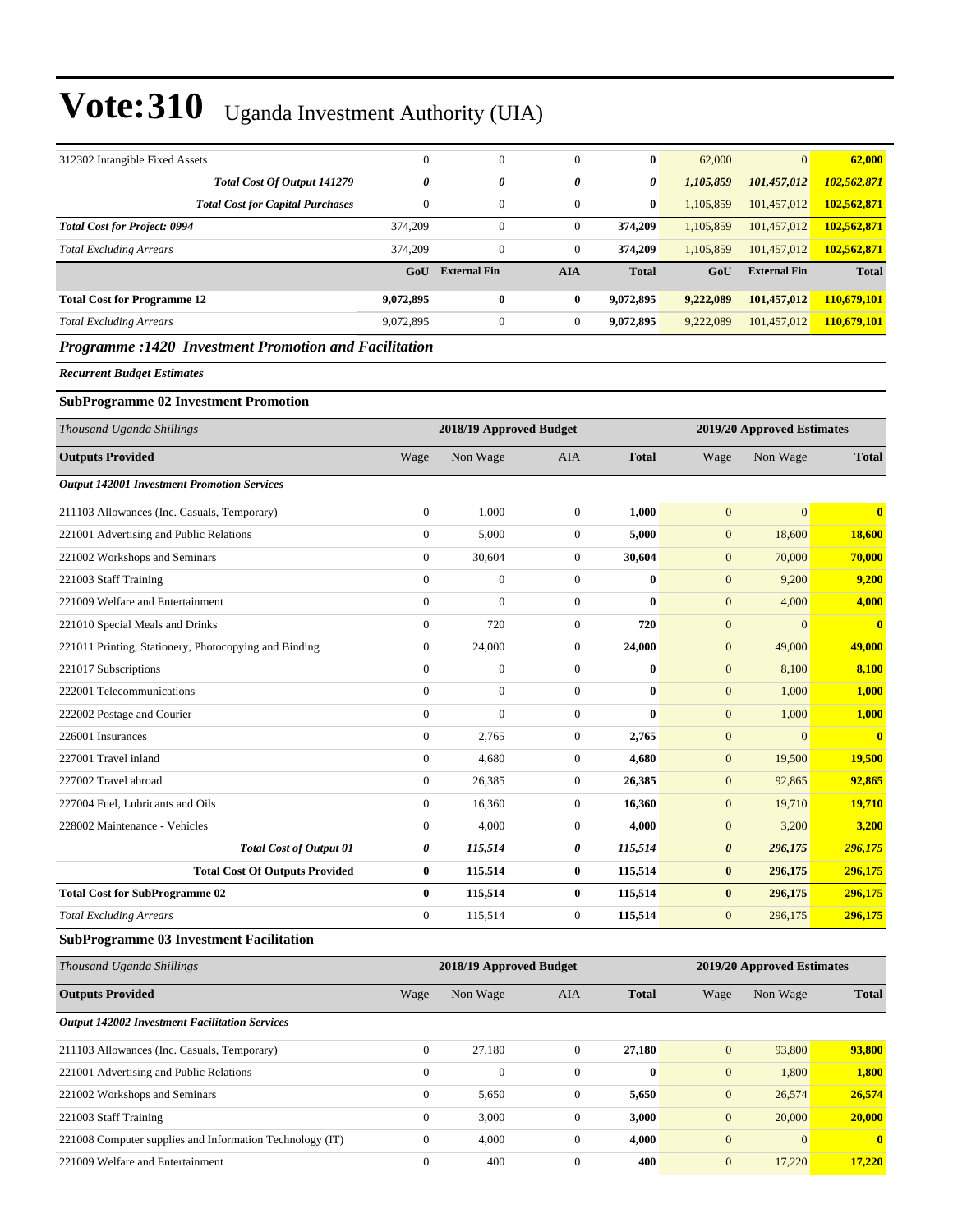| 221011 Printing, Stationery, Photocopying and Binding       | $\mathbf{0}$                         | 8,176                   | $\boldsymbol{0}$ | 8,176        | $\mathbf{0}$          | 13,790                     | 13,790                |
|-------------------------------------------------------------|--------------------------------------|-------------------------|------------------|--------------|-----------------------|----------------------------|-----------------------|
| 221012 Small Office Equipment                               | $\boldsymbol{0}$                     | 3,200                   | 0                | 3,200        | $\mathbf{0}$          | $\overline{0}$             | $\mathbf{0}$          |
| 222001 Telecommunications                                   | $\boldsymbol{0}$                     | 3,750                   | $\boldsymbol{0}$ | 3,750        | $\mathbf{0}$          | 7,000                      | 7,000                 |
| 222002 Postage and Courier                                  | $\boldsymbol{0}$                     | 200                     | $\boldsymbol{0}$ | 200          | $\boldsymbol{0}$      | $\mathbf{0}$               | $\mathbf{0}$          |
| 225001 Consultancy Services- Short term                     | $\boldsymbol{0}$                     | $\overline{0}$          | $\boldsymbol{0}$ | $\bf{0}$     | $\mathbf{0}$          | 8,000                      | 8,000                 |
| 227001 Travel inland                                        | $\boldsymbol{0}$                     | 19,640                  | $\boldsymbol{0}$ | 19,640       | $\mathbf{0}$          | 26,220                     | 26,220                |
| 227002 Travel abroad                                        | $\boldsymbol{0}$                     | 15,062                  | 0                | 15,062       | $\mathbf{0}$          | 29,359                     | 29,359                |
| 227004 Fuel, Lubricants and Oils                            | $\boldsymbol{0}$                     | 20,192                  | $\boldsymbol{0}$ | 20,192       | $\mathbf{0}$          | 48,314                     | 48,314                |
| 228002 Maintenance - Vehicles                               | $\boldsymbol{0}$                     | 5,353                   | $\boldsymbol{0}$ | 5,353        | $\boldsymbol{0}$      | 10,000                     | 10,000                |
| <b>Total Cost of Output 02</b>                              | 0                                    | 115,803                 | 0                | 115,803      | $\boldsymbol{\theta}$ | 302,077                    | 302,077               |
| Output 142004 Development and Servicing of Industrial Parks |                                      |                         |                  |              |                       |                            |                       |
| 221002 Workshops and Seminars                               | $\boldsymbol{0}$                     | 15,000                  | $\boldsymbol{0}$ | 15,000       | $\mathbf{0}$          | $\mathbf{0}$               | $\bf{0}$              |
| 221009 Welfare and Entertainment                            | $\boldsymbol{0}$                     | 9,728                   | $\boldsymbol{0}$ | 9,728        | $\mathbf{0}$          | $\mathbf{0}$               | $\bf{0}$              |
| 221011 Printing, Stationery, Photocopying and Binding       | $\boldsymbol{0}$                     | 14,000                  | $\boldsymbol{0}$ | 14,000       | $\mathbf{0}$          | $\overline{0}$             | $\bf{0}$              |
| 223004 Guard and Security services                          | $\mathbf{0}$                         | 96,960                  | $\boldsymbol{0}$ | 96,960       | $\mathbf{0}$          | $\overline{0}$             | $\bf{0}$              |
| 225001 Consultancy Services- Short term                     | $\boldsymbol{0}$                     | 392,400                 | $\boldsymbol{0}$ | 392,400      | $\mathbf{0}$          | $\overline{0}$             | $\bf{0}$              |
| 227001 Travel inland                                        | $\boldsymbol{0}$                     | 80,640                  | $\mathbf{0}$     | 80,640       | $\boldsymbol{0}$      | $\overline{0}$             | $\bf{0}$              |
| 227004 Fuel, Lubricants and Oils                            | $\boldsymbol{0}$                     | 50,800                  | $\boldsymbol{0}$ | 50,800       | $\mathbf{0}$          | $\mathbf{0}$               | $\bf{0}$              |
| 228002 Maintenance - Vehicles                               | $\boldsymbol{0}$                     | 14,000                  | $\boldsymbol{0}$ | 14,000       | $\mathbf{0}$          | $\overline{0}$             | $\bf{0}$              |
| <b>Total Cost of Output 04</b>                              | 0                                    | 673,528                 | 0                | 673,528      | $\boldsymbol{\theta}$ | $\boldsymbol{\theta}$      | $\boldsymbol{\theta}$ |
| <b>Total Cost Of Outputs Provided</b>                       | $\bf{0}$                             | 789,331                 | $\bf{0}$         | 789,331      | $\boldsymbol{0}$      | 302,077                    | 302,077               |
| <b>Total Cost for SubProgramme 03</b>                       | $\bf{0}$                             | 789,331                 | $\bf{0}$         | 789,331      | $\bf{0}$              | 302,077                    | 302,077               |
|                                                             |                                      |                         |                  |              | $\mathbf{0}$          |                            |                       |
| <b>Total Excluding Arrears</b>                              | $\boldsymbol{0}$                     | 789,331                 | $\mathbf{0}$     | 789,331      |                       | 302,077                    | 302,077               |
| <b>SubProgramme 04 One Stop Centre</b>                      |                                      |                         |                  |              |                       |                            |                       |
| Thousand Uganda Shillings                                   |                                      | 2018/19 Approved Budget |                  |              |                       | 2019/20 Approved Estimates |                       |
|                                                             |                                      |                         |                  |              |                       |                            |                       |
| <b>Outputs Provided</b>                                     | Wage                                 | Non Wage                | AIA              | <b>Total</b> | Wage                  | Non Wage                   | <b>Total</b>          |
| Output 142003 Supervision of the One Stop Centre Agencies   |                                      |                         |                  |              |                       |                            |                       |
| 211103 Allowances (Inc. Casuals, Temporary)                 | $\boldsymbol{0}$                     | $\overline{0}$          | $\boldsymbol{0}$ | $\bf{0}$     | $\mathbf{0}$          | 153,000                    | 153,000               |
| 221001 Advertising and Public Relations                     | $\boldsymbol{0}$                     | 132,000                 | $\boldsymbol{0}$ | 132,000      | $\mathbf{0}$          | 192,600                    | 192,600               |
| 221002 Workshops and Seminars                               | $\mathbf{0}$                         | 3,000                   | $\overline{0}$   | 3,000        | $\mathbf{0}$          | 90,000                     | 90,000                |
| 221003 Staff Training                                       | $\boldsymbol{0}$                     | $\boldsymbol{0}$        | $\mathbf{0}$     | $\bf{0}$     | $\mathbf{0}$          | 292,000                    | 292,000               |
| 221005 Hire of Venue (chairs, projector, etc)               | $\mathbf{0}$                         | $\boldsymbol{0}$        | $\boldsymbol{0}$ | $\bf{0}$     | $\mathbf{0}$          | 10,000                     | 10,000                |
| 221007 Books, Periodicals & Newspapers                      | $\boldsymbol{0}$                     | $\overline{0}$          | $\boldsymbol{0}$ | $\bf{0}$     | $\mathbf{0}$          | 2,000                      | 2,000                 |
| 221008 Computer supplies and Information Technology (IT)    | $\boldsymbol{0}$                     | 24,000                  | $\boldsymbol{0}$ | 24,000       | $\mathbf{0}$          | $\mathbf{0}$               | $\bullet$             |
| 221009 Welfare and Entertainment                            | $\mathbf{0}$                         | 3,000                   | $\boldsymbol{0}$ | 3,000        | $\mathbf{0}$          | 40,000                     | 40,000                |
| 221011 Printing, Stationery, Photocopying and Binding       | $\boldsymbol{0}$                     | 48,000                  | $\boldsymbol{0}$ | 48,000       | $\mathbf{0}$          | 318,000                    | 318,000               |
| 221012 Small Office Equipment                               | $\boldsymbol{0}$                     | 50,000                  | 0                | 50,000       | $\mathbf{0}$          | 10,000                     | 10,000                |
| 221017 Subscriptions                                        | $\boldsymbol{0}$                     | $\boldsymbol{0}$        | $\boldsymbol{0}$ | $\bf{0}$     | $\mathbf{0}$          | 95,000                     | 95,000                |
| 222001 Telecommunications                                   | $\boldsymbol{0}$                     | 50,000                  | $\boldsymbol{0}$ | 50,000       | $\mathbf{0}$          | $\mathbf{0}$               | $\mathbf{0}$          |
| 222003 Information and communications technology (ICT)      | $\boldsymbol{0}$                     | $\boldsymbol{0}$        | $\boldsymbol{0}$ | $\bf{0}$     | $\mathbf{0}$          | 300,000                    | 300,000               |
| 225001 Consultancy Services- Short term                     | $\boldsymbol{0}$                     | 75,000                  | $\boldsymbol{0}$ | 75,000       | $\mathbf{0}$          | 1,020,000                  | 1,020,000             |
| 225002 Consultancy Services-Long-term                       | $\mathbf{0}$                         | $\boldsymbol{0}$        | 0                | $\bf{0}$     | $\mathbf{0}$          | 1,300,000                  | 1,300,000             |
| 226002 Licenses                                             | $\boldsymbol{0}$<br>$\boldsymbol{0}$ | $\boldsymbol{0}$        | $\boldsymbol{0}$ | $\bf{0}$     | $\mathbf{0}$          | 118,000                    | 118,000<br>33,000     |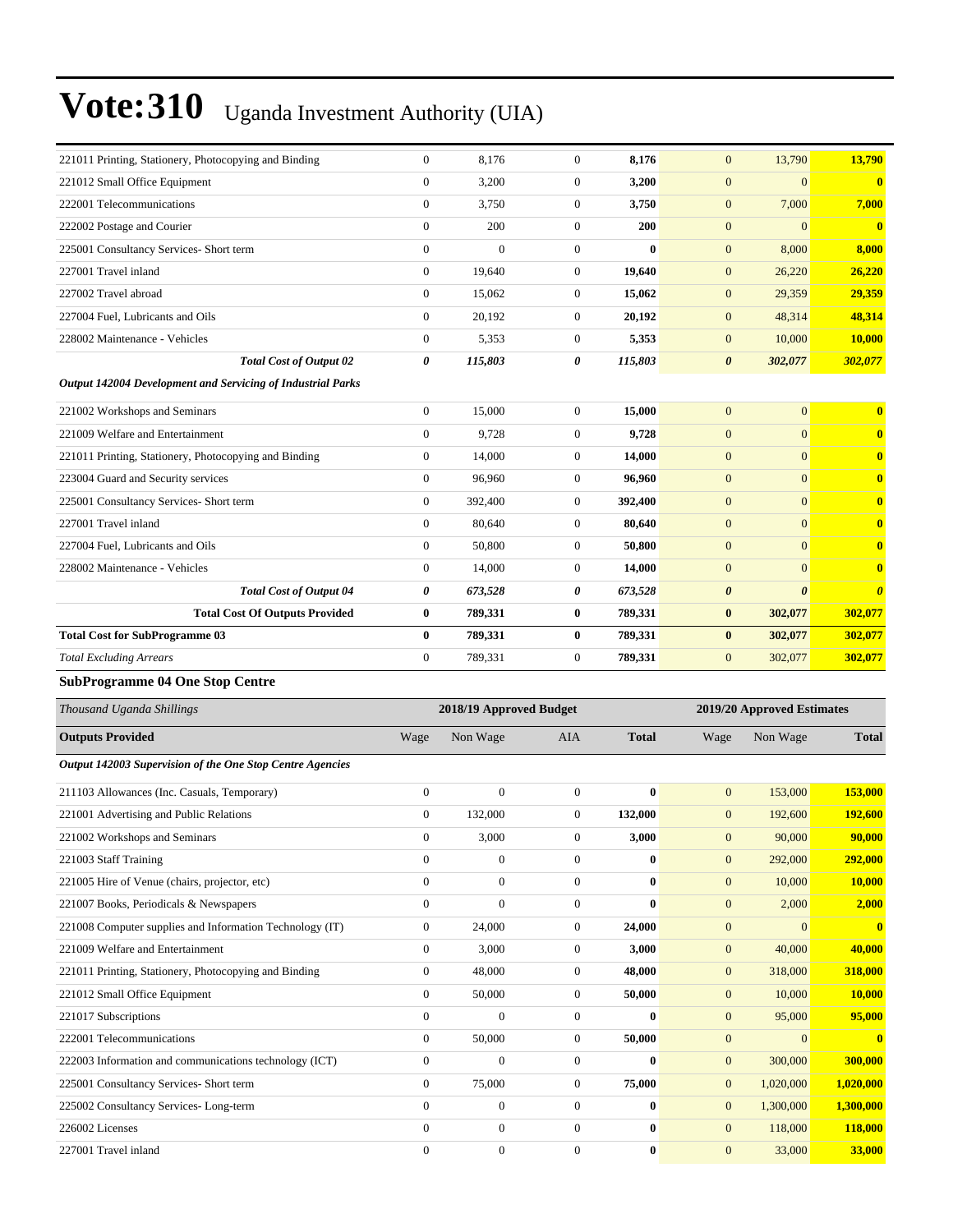| 227002 Travel abroad                                     | $\boldsymbol{0}$      | $\Omega$                | $\overline{0}$   | $\mathbf{0}$ | $\mathbf{0}$          | 335,000                    | 335,000      |
|----------------------------------------------------------|-----------------------|-------------------------|------------------|--------------|-----------------------|----------------------------|--------------|
| 227004 Fuel, Lubricants and Oils                         | $\overline{0}$        | 16,000                  | $\boldsymbol{0}$ | 16,000       | $\mathbf{0}$          | 18,640                     | 18,640       |
| 228002 Maintenance - Vehicles                            | $\mathbf{0}$          | 20,000                  | $\boldsymbol{0}$ | 20,000       | $\boldsymbol{0}$      | 16,000                     | 16,000       |
| 228003 Maintenance - Machinery, Equipment & Furniture    | $\mathbf{0}$          | 35,000                  | $\boldsymbol{0}$ | 35,000       | $\mathbf{0}$          | 146,000                    | 146,000      |
| <b>Total Cost of Output 03</b>                           | $\boldsymbol{\theta}$ | 456,000                 | 0                | 456,000      | $\boldsymbol{\theta}$ | 4,489,240                  | 4,489,240    |
| <b>Total Cost Of Outputs Provided</b>                    | $\bf{0}$              | 456,000                 | $\bf{0}$         | 456,000      | $\bf{0}$              | 4,489,240                  | 4,489,240    |
| <b>Total Cost for SubProgramme 04</b>                    | $\bf{0}$              | 456,000                 | $\bf{0}$         | 456,000      | $\bf{0}$              | 4,489,240                  | 4,489,240    |
| <b>Total Excluding Arrears</b>                           | $\boldsymbol{0}$      | 456,000                 | $\overline{0}$   | 456,000      | $\mathbf{0}$          | 4,489,240                  | 4,489,240    |
| <b>SubProgramme 05 Small and Medium Size Enterprises</b> |                       |                         |                  |              |                       |                            |              |
| Thousand Uganda Shillings                                |                       | 2018/19 Approved Budget |                  |              |                       | 2019/20 Approved Estimates |              |
| <b>Outputs Provided</b>                                  | Wage                  | Non Wage                | AIA              | <b>Total</b> | Wage                  | Non Wage                   | <b>Total</b> |
| <b>Output 142005 SME Facilitation Services</b>           |                       |                         |                  |              |                       |                            |              |
| 221001 Advertising and Public Relations                  | $\boldsymbol{0}$      | 29,800                  | $\boldsymbol{0}$ | 29,800       | $\mathbf{0}$          | 10,044                     | 10,044       |
| 221002 Workshops and Seminars                            | $\overline{0}$        | 154,600                 | $\overline{0}$   | 154,600      | $\boldsymbol{0}$      | 171,900                    | 171,900      |
| 221003 Staff Training                                    | $\mathbf{0}$          | 5,000                   | $\mathbf{0}$     | 5,000        | $\mathbf{0}$          | 5,000                      | 5,000        |
| 221005 Hire of Venue (chairs, projector, etc)            | $\overline{0}$        | 10,420                  | $\overline{0}$   | 10,420       | $\mathbf{0}$          | 14,000                     | 14,000       |
| 221011 Printing, Stationery, Photocopying and Binding    | $\mathbf{0}$          | 48,800                  | $\overline{0}$   | 48,800       | $\mathbf{0}$          | 52,000                     | 52,000       |
| 222001 Telecommunications                                | $\mathbf{0}$          | 930                     | $\overline{0}$   | 930          | $\mathbf{0}$          | 1,300                      | 1,300        |
| 223004 Guard and Security services                       | $\boldsymbol{0}$      | 4,000                   | $\boldsymbol{0}$ | 4,000        | $\mathbf{0}$          | $\mathbf{0}$               | $\mathbf{0}$ |
| 225001 Consultancy Services- Short term                  | $\mathbf{0}$          | 78,400                  | $\overline{0}$   | 78,400       | $\mathbf{0}$          | 41,600                     | 41,600       |
| 225002 Consultancy Services-Long-term                    | $\mathbf{0}$          | 56,200                  | $\overline{0}$   | 56,200       | $\mathbf{0}$          | 44,000                     | 44,000       |
| 227001 Travel inland                                     | $\boldsymbol{0}$      | 80,840                  | $\boldsymbol{0}$ | 80,840       | $\mathbf{0}$          | 75,020                     | 75,020       |
| 227002 Travel abroad                                     | $\boldsymbol{0}$      | 37,560                  | $\boldsymbol{0}$ | 37,560       | $\boldsymbol{0}$      | 68,840                     | 68,840       |
| 227004 Fuel, Lubricants and Oils                         | $\boldsymbol{0}$      | 37,350                  | $\boldsymbol{0}$ | 37,350       | $\boldsymbol{0}$      | 45,294                     | 45,294       |
| 228002 Maintenance - Vehicles                            | $\mathbf{0}$          | 6,100                   | $\boldsymbol{0}$ | 6,100        | $\boldsymbol{0}$      | 11,000                     | 11,000       |
| <b>Total Cost of Output 05</b>                           | $\pmb{\theta}$        | 550,000                 | 0                | 550,000      | $\boldsymbol{\theta}$ | 539,998                    | 539,998      |
| <b>Total Cost Of Outputs Provided</b>                    | $\bf{0}$              | 550,000                 | $\bf{0}$         | 550,000      | $\bf{0}$              | 539,998                    | 539,998      |
| <b>Total Cost for SubProgramme 05</b>                    | $\bf{0}$              | 550,000                 | $\bf{0}$         | 550,000      | $\bf{0}$              | 539,998                    | 539,998      |
| <b>Total Excluding Arrears</b>                           | $\mathbf{0}$          | 550,000                 | $\mathbf{0}$     | 550,000      | $\mathbf{0}$          | 539,998                    | 539,998      |
|                                                          |                       |                         |                  |              |                       |                            |              |

#### **SubProgramme 06 Industrial park facilitation services**

| Thousand Uganda Shillings                             | 2018/19 Approved Budget |                  |              |              |              | 2019/20 Approved Estimates |              |  |
|-------------------------------------------------------|-------------------------|------------------|--------------|--------------|--------------|----------------------------|--------------|--|
| <b>Outputs Provided</b>                               | Wage                    | Non Wage         | AIA          | <b>Total</b> | Wage         | Non Wage                   | <b>Total</b> |  |
| <b>Output 142002 Investment Facilitation Services</b> |                         |                  |              |              |              |                            |              |  |
| 221001 Advertising and Public Relations               | $\overline{0}$          | $\Omega$         | $\Omega$     | $\bf{0}$     | $\mathbf{0}$ | 17,400                     | 17,400       |  |
| 221002 Workshops and Seminars                         | $\mathbf{0}$            | $\boldsymbol{0}$ | $\mathbf{0}$ | $\mathbf{0}$ | $\mathbf{0}$ | 40,000                     | 40,000       |  |
| 221003 Staff Training                                 | $\overline{0}$          | $\boldsymbol{0}$ | $\mathbf{0}$ | $\bf{0}$     | $\mathbf{0}$ | 30,000                     | 30,000       |  |
| 221009 Welfare and Entertainment                      | $\mathbf{0}$            | $\boldsymbol{0}$ | $\mathbf{0}$ | $\bf{0}$     | $\mathbf{0}$ | 9,591                      | 9,591        |  |
| 221011 Printing, Stationery, Photocopying and Binding | $\Omega$                | $\theta$         | $\Omega$     | $\bf{0}$     | $\mathbf{0}$ | 14,000                     | 14,000       |  |
| 223004 Guard and Security services                    | $\overline{0}$          | $\overline{0}$   | $\mathbf{0}$ | $\bf{0}$     | $\mathbf{0}$ | 70,000                     | 70,000       |  |
| 223005 Electricity                                    | $\overline{0}$          | $\mathbf{0}$     | $\Omega$     | $\bf{0}$     | $\mathbf{0}$ | 18,000                     | 18,000       |  |
| 223006 Water                                          | $\Omega$                | $\overline{0}$   | $\mathbf{0}$ | $\bf{0}$     | $\mathbf{0}$ | 5,000                      | 5,000        |  |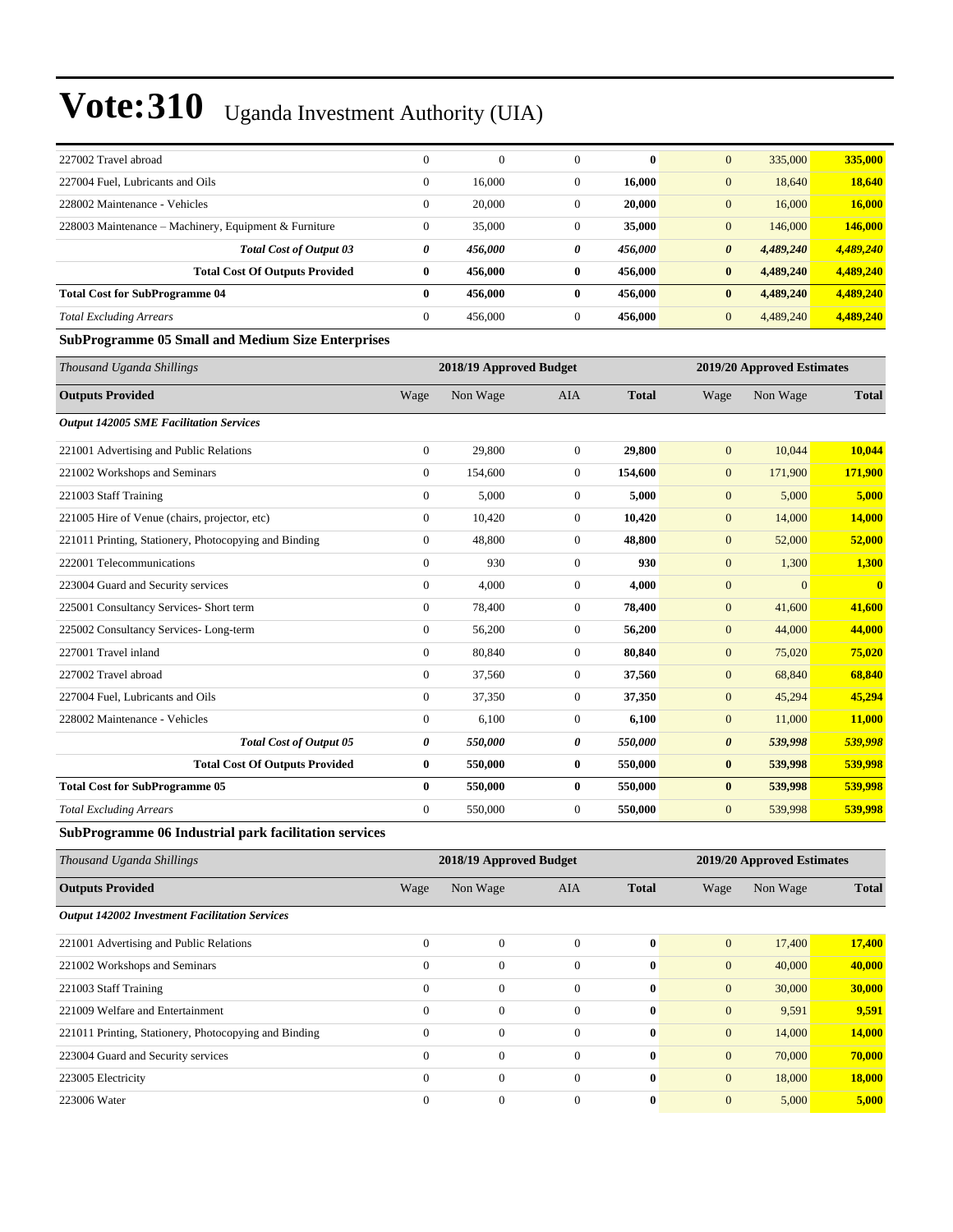| 225002 Consultancy Services-Long-term | $\theta$       | $\theta$       | $\Omega$     | $\mathbf{0}$ | $\mathbf{0}$          | 50,000  | 50,000  |
|---------------------------------------|----------------|----------------|--------------|--------------|-----------------------|---------|---------|
| 227001 Travel inland                  | $\mathbf{0}$   | $\theta$       | 0            | $\mathbf{0}$ | $\mathbf{0}$          | 30,000  | 30,000  |
| 227002 Travel abroad                  | $\mathbf{0}$   | $\overline{0}$ | 0            | $\mathbf{0}$ | $\mathbf{0}$          | 30,000  | 30,000  |
| 227004 Fuel, Lubricants and Oils      | $\mathbf{0}$   | $\theta$       | 0            | $\mathbf{0}$ | $\overline{0}$        | 27,959  | 27,959  |
| 228001 Maintenance - Civil            | $\mathbf{0}$   | $\overline{0}$ | 0            | $\bf{0}$     | $\overline{0}$        | 239,937 | 239,937 |
| 228002 Maintenance - Vehicles         | $\mathbf{0}$   | $\overline{0}$ | $\Omega$     | $\bf{0}$     | $\overline{0}$        | 16,000  | 16,000  |
| <b>Total Cost of Output 02</b>        | 0              | 0              | 0            | 0            | $\boldsymbol{\theta}$ | 597,887 | 597,887 |
| <b>Total Cost Of Outputs Provided</b> | $\bf{0}$       | $\bf{0}$       | $\bf{0}$     | $\bf{0}$     | $\bf{0}$              | 597,887 | 597,887 |
| <b>Total Cost for SubProgramme 06</b> | $\mathbf{0}$   | $\bf{0}$       | $\mathbf{0}$ | $\mathbf{0}$ | $\bf{0}$              | 597,887 | 597,887 |
| <b>Total Excluding Arrears</b>        | $\overline{0}$ | $\theta$       | $\Omega$     | $\bf{0}$     | $\mathbf{0}$          | 597,887 | 597,887 |
| N/A                                   |                |                |              |              |                       |         |         |

|                                    | GoU        | <b>External Fin</b> | <b>AIA</b> | <b>Total</b> | GoU        | <b>External Fin</b>  | <b>Total</b> |
|------------------------------------|------------|---------------------|------------|--------------|------------|----------------------|--------------|
| <b>Total Cost for Programme 20</b> | 1,910,845  | $\bf{0}$            | $\bf{0}$   | 1.910.845    | 6,225,377  | $\bf{0}$             | 6,225,377    |
| <b>Total Excluding Arrears</b>     | 1.910.845  | $\mathbf{0}$        | 0          | 1.910.845    | 6,225,377  | $\overline{0}$       | 6.225.377    |
|                                    | GoU        | <b>External Fin</b> | <b>AIA</b> | <b>Total</b> | GoU        | <b>External Fin.</b> | <b>Total</b> |
| <b>Grand Total for Vote 310</b>    | 10.983.740 | $\bf{0}$            | $\bf{0}$   | 10.983.740   | 15,447,467 | 101.457.012          | 116,904,479  |
| <b>Total Excluding Arrears</b>     | 10.983.740 | $\mathbf{0}$        | 0          | 10.983.740   | 15.447.467 | 101.457.012          | 116,904,479  |